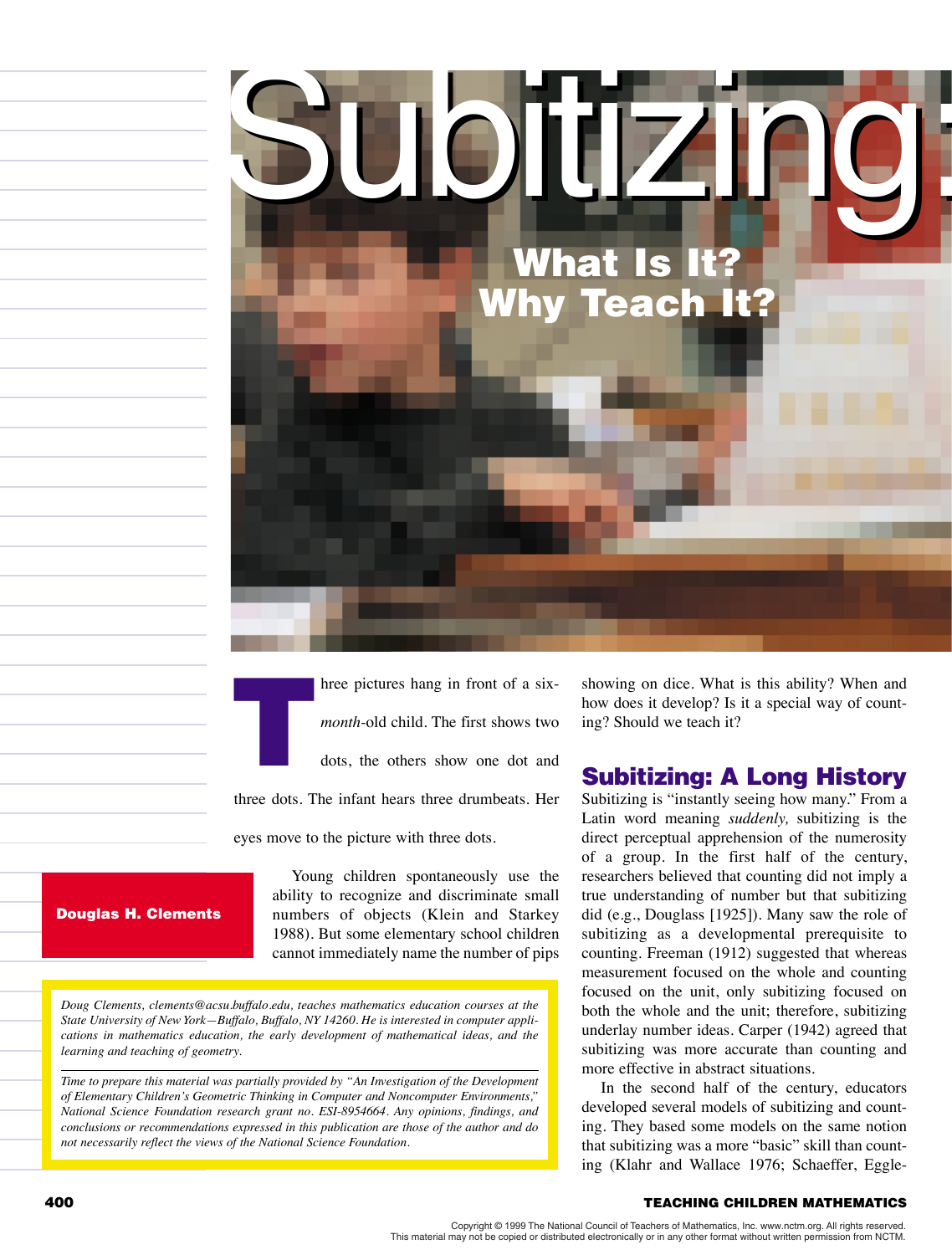ston, and Scott 1974). One reason was that children can subitize directly through interactions with the environment, without social interactions. Supporting this position, Fitzhugh (1978) found that some children could subitize sets of one or two but were not able to count them. None of these very young children, however, was able to count any sets that he or she could not subitize. She concluded that subitizing is a necessary precursor to counting. Certainly, research with infants suggests that young children possess and spontaneously use subitizing to represent the number contained in small sets and that subitizing emerges before counting (Klein and Starkey 1988).

:<br>;<br>;

As logical as this position seems, counterarguments exist. In 1924, Beckmann found that younger children used counting rather than subitizing (cited in Solter [1976]). Others agreed that children develop subitizing later, as a shortcut to counting (Beckwith and Restle 1966; Brownell 1928; Silverman and Rose 1980). In this view, subitizing is a form of rapid counting (Gelman and Gallistel 1978).

Researchers still dispute the basis for subitizing ability, with patterns and attentional mechanisms the main explanations (Chi and Klahr 1975; Mandler and Shebo 1982; von Glaserfeld 1982). Lower animal species seem to have some perceptual number abilities, but only birds and primates also have shown the ability to connect a subitized number with a written mark or an auditory label (Davis and Perusse 1988).

# Two Types of Subitizing

Given that animals are able to subitize, is this procedure a low-level process? Not necessarily. A single mechanism may not underlie all forms of subitizing. We can resolve research contradictions by recognizing that two types of subitizing exist.

### Perceptual subitizing

Perceptual subitizing is closest to the original definition of subitizing: recognizing a number without using other mathematical processes. For example, children might "see 3" without using any learned mathematical knowledge. Perceptual subitizing may involve mechanisms similar to those used by animals. Two-year-old children show this ability clearly (Gelman and Gallistel 1978). Perceptual subitizing accounts for some surprising abilities of infants, such as the one described at the beginning of this article.

Perceptual subitizing also plays an even *more* primitive role, one that most of us do not even think about because we take it for granted. This role is making units, or single "things," to count. This ability seems obvious to us. However, "cutting out" pieces of experience, keeping them separate, and then coordinating them with number words is no small task for young children. Even when they count their fingers, for example, they have to mentally "cut out" one part of the hand from the next to create units. They then have to connect each of these units with one, and only one, number word.

#### Conceptual subitizing

But how is it that people see an eight-dot domino and "just know" the total number? They are using the second type of subitizing. Conceptual subitizing plays an advanced-organizing role. People who "just know" the domino's number recognize the number pattern as a composite of parts and as a whole. They see each side of the domino as composed of four individual dots *and* as "one four." They see the domino as composed of two groups of four *and* as "one eight." These people are capable of viewing number and number patterns as units of units (Steffe and Cobb 1988).

Spatial patterns, such as those on dominoes, are just one kind. Other patterns are temporal and kinesthetic, including finger patterns, rhythmic patterns, and spatial-auditory patterns. Creating and using these patterns through conceptual subitizing help children develop abstract number and arithmetic strategies (Steffe and Cobb 1988). For example, children use temporal patterns when counting on: "I knew there were three more, so I just said, 'Nine . . . *ten, eleven, twelve,*' " rhythmically gesturing three times, one "beat" with each count. They use finger patterns to figure out addition problems. Children who cannot subitize conceptually are handicapped in learning such arithmetic processes. Children who can may subitize only small numbers at first. Such actions, however, can be stepping-stones to constructing more sophisticated procedures with larger numbers.

### Subitizing and counting

Young children may use perceptual subitizing to make units for counting and to build their initial ideas of cardinality. For example, their first cardinal meanings for number words may be labels for small sets of subitized objects, even if they determined the labels by counting (Fuson 1992; Steffe, Thompson, and Richards 1982). Children use counting and patterning abilities to develop conceptual subitizing. This more advanced ability to group and quantify sets quickly in turn supports their development of number sense and arithmetic abilities. A first grader explains the process for us. Seeing a three-by-three pattern of dots, she immediately says, "Nine." Asked how she reached her answer, she replied as follows: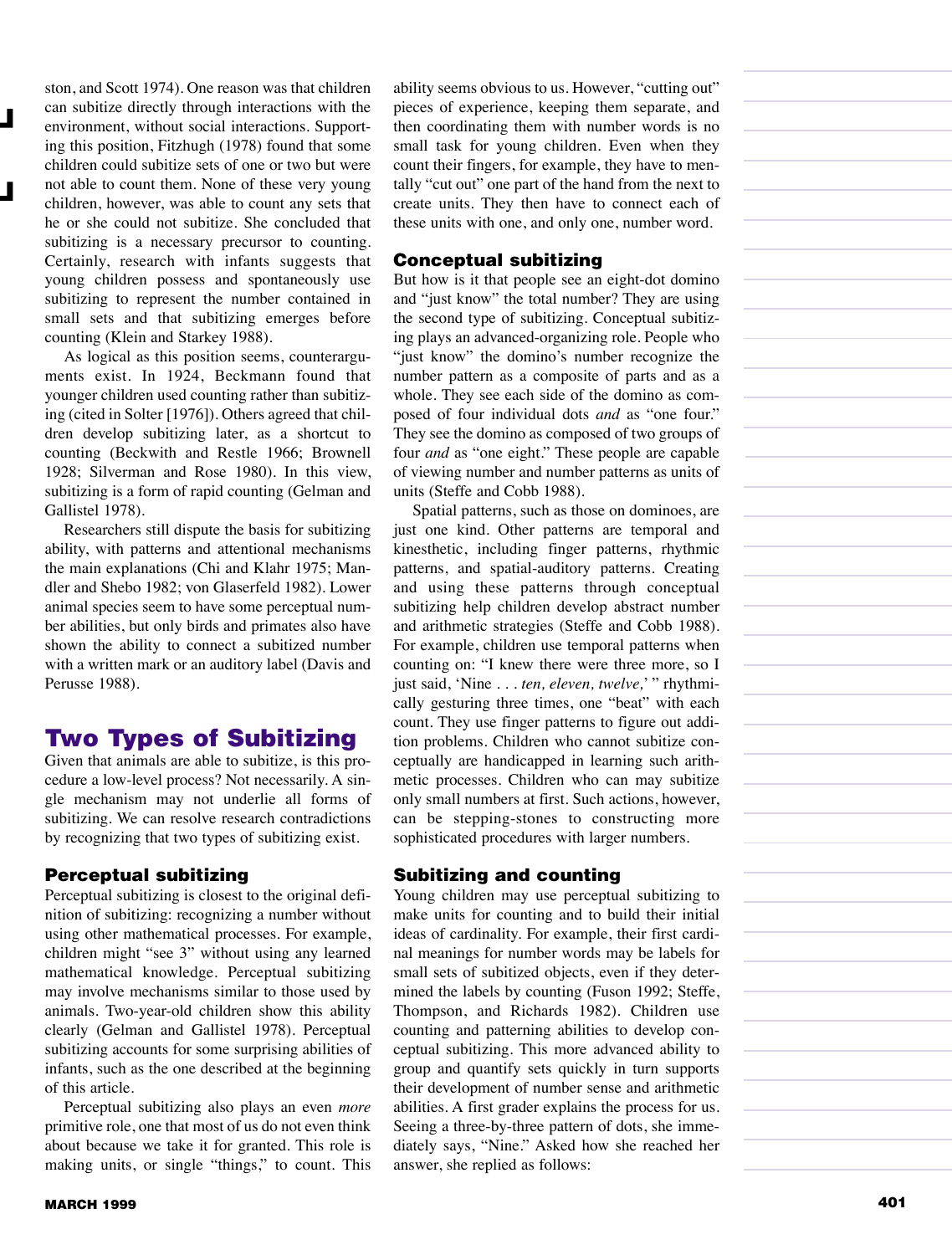When I was about four years old, I was in nursery school. All I had to do was count. And so, I just go like 1, 2, 3, 4, 5, 6, 7, 8, 9, and I just knew it by heart and I kept on doing it when I was five too. And then I kept knowing 9, you know. Exactly like this [she pointed to the array of nine dots]. (Ginsberg 1977, 16)

# What Factors Make Conceptual Subitizing Easy or Hard?

The spatial arrangement of sets influences how difficult they are to subitize. Children usually find rectangular arrangements easiest, followed by linear, circular, and scrambled arrangements (Beckwith and Restle 1966; Wang, Resnick, and Boozer 1971). This progression holds true for students from the primary grades to college.

Certain arrangements are easier for specific numbers. Arrangements yielding a better "fit" for a given number are easier (Brownell 1928). Children make fewer errors for ten dots than for eight when dots are in the "domino five" arrangement but make fewer errors for eight dots when using the

"domino four" arrangement.

For young children, however, neither of these arrangements is easier for any number of dots. Indeed, two- to fouryear-olds show no differences among any arrangements of four or fewer items (Potter and Levy 1968). For larger numbers, linear arrangements are easier than rectangular arrangements. It seems, then, that most preschool children cannot

subitize conceptually. Instead, they count one by one. By school age, they can learn to subitize conceptually, although first graders' limits for subitizing scrambled arrangements is about four or five items (Dawson 1953).

If the arrangement does not lend itself to grouping, people of any age have more difficulty with larger sets (Brownell 1928). They also take more time with larger sets (Beckwith and Restle 1966).

Some special populations find subitizing particularly difficult. Only a minority (31%) of moderately handicapped children and a slight majority (59%) of mildly handicapped children can successfully subitize sets of three and four items (Baroody 1986).

Finally, textbooks often present sets that discourage subitizing. Their pictures combine many inhibiting factors, including complex embedding, different units with poor form (e.g., birds that were not simple in design as opposed to squares), lack of symmetry, and irregular arrangements (Carper 1942; Dawson 1953). Such complexity hinders conceptual subitizing, increases errors, and encourages simple one-by-one counting.

# Implications for Teaching

Subitizing is an important mathematics skill. But can subitizing be "taught"? Some might argue that it cannot, but that conclusion depends on what is meant by "teach." *Everybody Counts* says, "In reality, no one can *teach* mathematics. Effective teachers are those who can stimulate students to *learn* mathematics" (National Research Council 1989, 58). I agree only if we define teaching as mere "telling." But I define teaching more broadly (Clements 1997). Those who stimulate students to learn—by setting up experiences, by guiding investigations, and sometimes by telling—are *teaching*. Conceptual subitizing must be learned and therefore be fostered, or *taught,* in this broad sense. How might we teach it?

#### Conceptual subitizing and number

Many number activities can promote conceptual subitizing. One particularly rich activity is "quick images." When I play it with kindergarten students, I have two students stand on opposite sides of an overhead projector. One student holds a pack of cards with holes punched in them (see **fig. 1** for some examples). That student places one of the cards on the overhead projector, and the other student takes it off as fast as she or he can. Then the members of the class and I race to announce the number of dots. My students are delighted that they often (and honestly!) beat me to the answer.

We play by using cards like those in the top row of **figure 1,** because research shows that rectangular and dice arrangements are easiest for young children initially. At first I limit the game to small numbers. Only when students are developing conceptual subitizing do we play with more complex patterns like those in the bottom row.

Of the many worthwhile variations of the quickimage activity, some are suitable for students in any elementary grade.

- Have students construct a quick-image arrangement with manipulatives.
- With cards like those in **figure 1,** play a matching game. Show several cards, all but one of which have the same number. Ask children which card does not belong.
- Play concentration games with cards that have different arrangements for each number. For a version of this game and other helpful activities, see Baratta-Lorton (1976).

The spatial arrangement of sets influences how difficult they are to subitize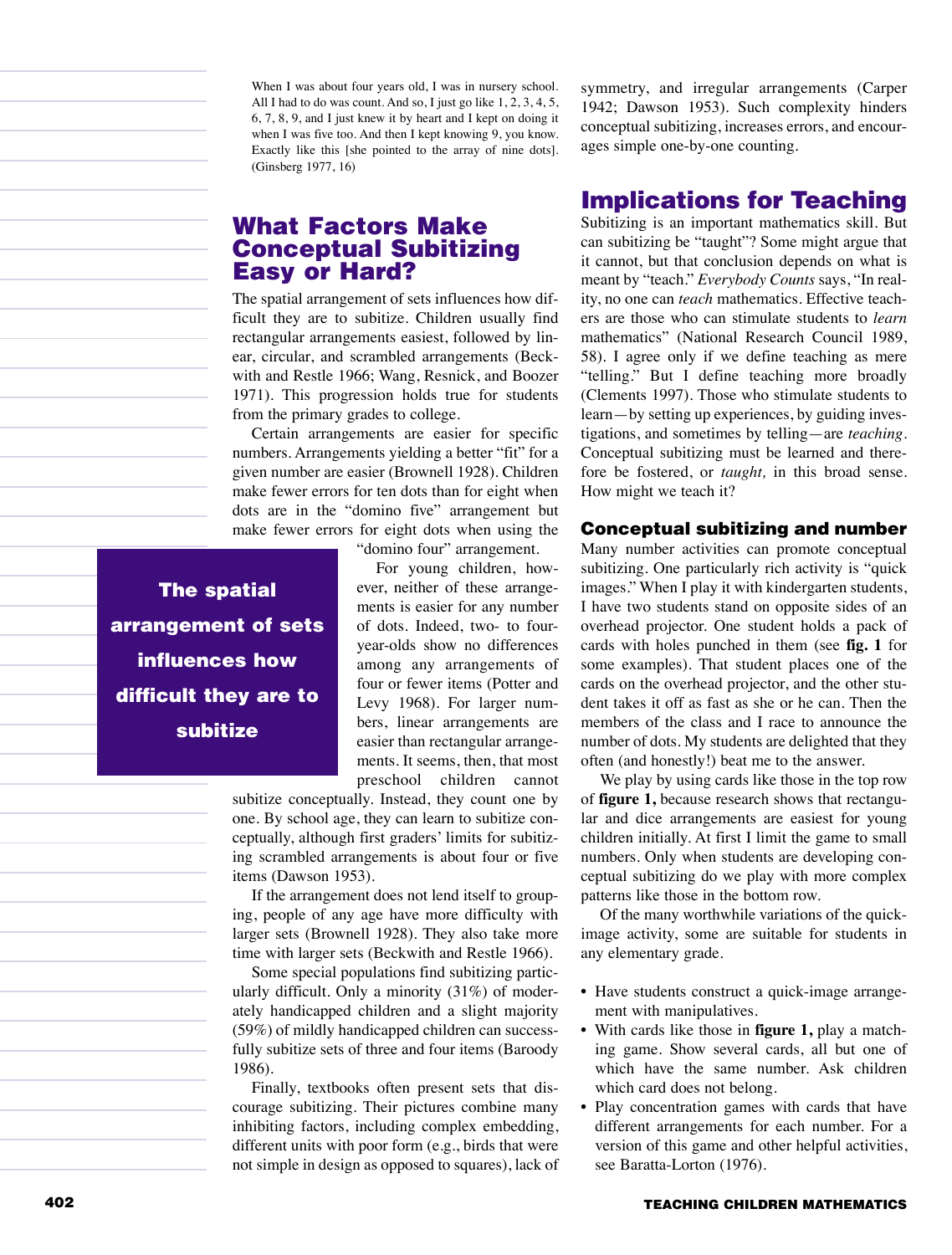- Give each child cards with zero through ten dots in different arrangements. Have students spread the cards in front of them. Then announce a number. Students find the matching card as fast as possible and hold it up. Have them use different sets of cards, with different arrangements, on different days. Later, hold up a written numeral as their cue. Adapt other card games for use with these card sets (see Clements and Callahan [1986]).
- Place various arrangements of dots on a large sheet of poster board. With students gathered around you, point out one of the groups as students say its number as fast as possible. Hold the poster board in a different orientation each time you play.
- Challenge students to say the number that is one (later, two) more than the number on the quick image. They might also respond by showing a numeral card or writing the numeral. Alternatively, they can find the arrangement that matches the numeral that you show.
- Encourage students to play any of these games as a free-time or station activity.

The development of imagery is another reason that these activities are valuable. Conceptual subitizing is a component of *visualization* in all its forms (Markovits and Hershkowitz 1997). Children refer to mental images when they discuss their strategies. In addition, we can enhance students' knowledge of both geometry and number by purposely combining the two. For example, play quick images with arrangements like the one in **figure 2.** Older students might say, "A square has four sides, and there were two dots just on each side, and four more on the corners, so I figured twelve."

Also play quick images that involve *estimation.* For example, show students arrangements that are too large to subitize exactly. Encourage them to use subitizing in their estimation strategies. Emphasize that using good strategies and being "close" are the goals, not getting the exact number. Begin with organized geometric patterns, but include scrambled arrangements eventually. Encourage students, especially those in higher grades, to build more sophisticated strategies: from guessing, to counting as much as possible and then guessing, to comparing ("It was more than the previous one"), to grouping ("They are spread about four in each place. I circled groups of four in my head and then counted six groups. So, twenty-four!"). Students do perform better, and use more sophisticated strategies and frames of reference, after engaging in such activities (Markovits and Hershkowitz 1997). For these and for all subitizing activities, stop frequently to allow students to share their per**cards and display them on an overhead projector.**



ceptions and strategies.

Across many types of activities, from class discussions to textbooks, students should be shown pictures of numbers that encourage conceptual subitizing. Initially, groups to be subitized should follow these guidelines: *(a)* groups should not be embedded in pictorial context; *(b)* simple forms, such as homogeneous groups of circles or squares rather than pictures of animals or mixtures of any shapes, should be used for the units; *(c)* regular arrangements should be emphasized, and most should include symmetry, with linear arrangements for preschoolers and rectangular arrangements for older students being easiest; and *(d)* good figureground contrast should be used.

Remember that patterns can also be temporal and kinesthetic, including rhythmic and spatialauditory patterns. My kindergartners' favorite numeral-writing activities involve auditory rhythms. They scatter around the classroom on the floor with individual chalkboards. I walk around the room, then stop and make a number of sounds,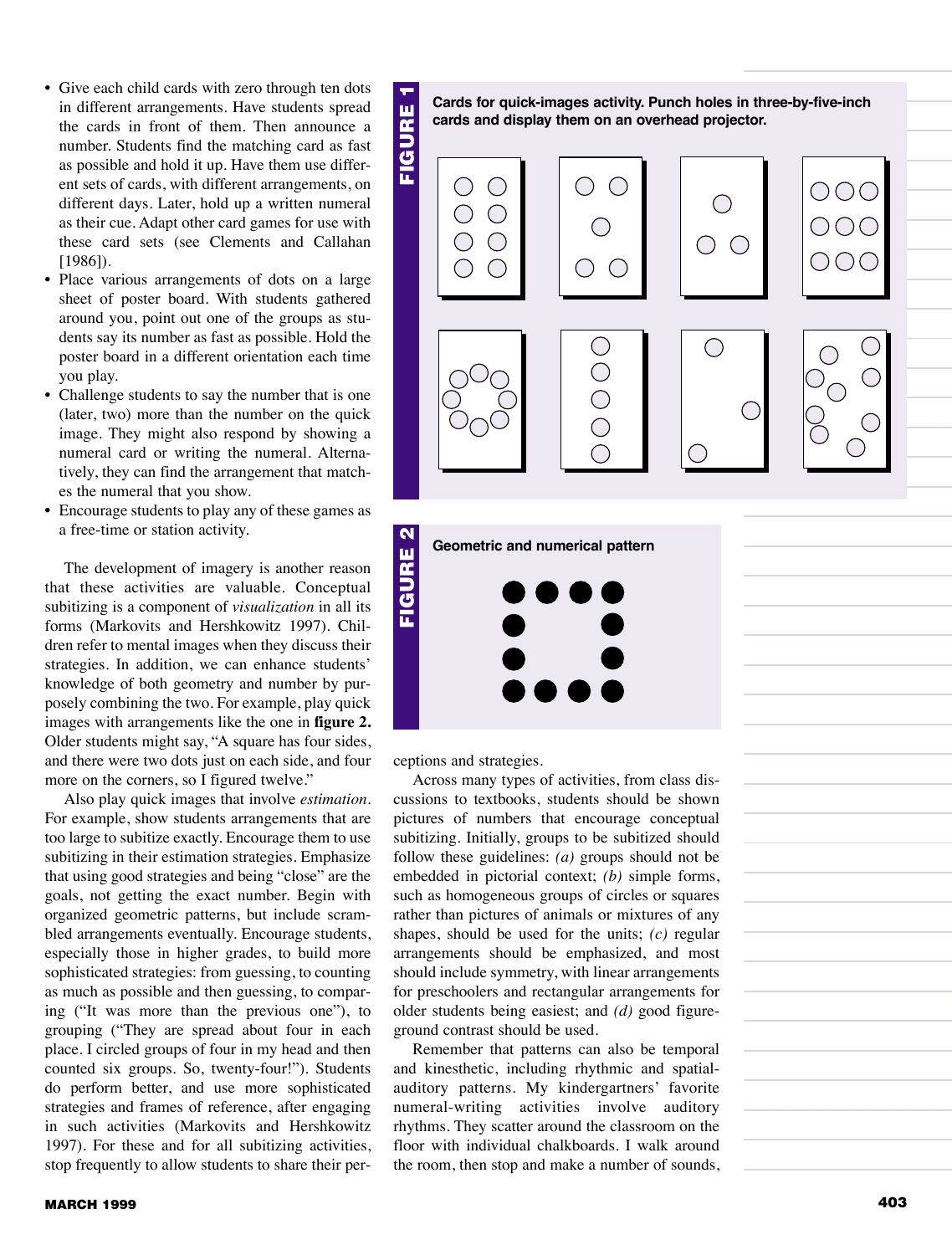such as ringing a bell three times. They write the numeral 3 on their chalkboards and hold them up.

Special populations deserve special attention to subitizing. Because conceptual subitizing often depends on accurate enumeration skill, teachers should remedy deficiencies in counting early (Baroody 1986). Cultivate a familiarity with regular patterns by playing games that use dice or dominoes. Most important, do not take basic number competencies, such as subitizing, for granted in special populations.

### Conceptual subitizing and arithmetic

Use conceptual subitizing to develop ideas about addition and subtraction. It provides an early basis for addition, as students "see the addends and the sum as in 'two olives and two olives make four olives' " (Fuson 1992, 248). A benefit of subitizing activities is that different arrangements suggest different views of that number **(fig. 3).**

Conceptual subitizing can also help students advance to more sophisticated addition and subtraction. For example, a student may add by counting on one or two, solving  $4 + 2$  by saying "4, 5, 6," but be unable to count on five or more, as would be required to solve  $4 + 5$  by counting "4 — 5, 6, 7, 8, 9." Counting on two, however, gives them a way to figure out how counting on works. Later they can learn to count on with larger numbers by developing their conceptual subitizing or



Children can use familiar spatial patterns to develop conceptual subitizing of arithmetic. For example, students can use tens frames to visualize addition combinations **(fig. 4).** Such pattern recognition can assist students with mental handicaps and learning disabilities as they learn to recognize the five- and ten-frame configuration for each number. "These arrangements . . . help a student first to recognize the number and use the model in calculating sums. It is this image of the number that stays with the student and becomes significant" (Flexer 1989). Visual-kinesthetic finger patterns can similarly help, especially with the important number combinations that sum to 10.

Eventually, students come to recognize number patterns as both a whole—a unit itself—and a composite of parts—individual units. At this stage, a student is capable of viewing number and number patterns as units of units (Steffe and Cobb 1988). For example, students can repeatedly answer what number is "10 more" than another number. "What is 10 more than 23?" "33!" "Ten more?" "43!"

# Final Words

"Subitizing is a fundamental skill in the development of students' understanding of number" (Baroody 1987, 115). Students can use pattern recognition to discover essential properties of number, such as conservation and compensation. They can develop such capabilities as unitizing, counting on, and composing and decomposing numbers, as well as their understanding of arithmetic and place value—all valuable components of number sense.

## References

- Baratta-Lorton, Mary. *Mathematics Their Way.* Menlo Park, Calif.: Addison-Wesley Publishing Co., 1976.
- Baroody, Arthur J. "Counting Ability of Moderately and Mildly Handicapped Children." *Education and Training of the Mentally Retarded* 21 (December 1986): 289–300.
- ———. *Children's Mathematical Thinking.* New York: Teachers College Press, 1987.
- Beckwith, Mary, and Frank Restle. "Process of Enumeration." *Journal of Educational Research* 73 (1966): 437– 43.
- Brownell, William A. *The Development of Children's Number Ideas in the Primary Grades.* Supplemental Educational Monographs, no. 35. Chicago: Department of Education, University of Chicago, 1928.
- Carper, Doris V. "Seeing Numbers as Groups in Primary-Grade Arithmetic." *Elementary School Journal* 43 (1942): 166–70.
- Chi, Michelene T. H., and David Klahr. "Span and Rate of Apprehension in Children and Adults." *Journal of Experimental Child Psychology* 19 (1975): 434–39.
- Clements, Douglas H. "(Mis?)Constructing Constructivism." *Teaching Children Mathematics* 4 (December 1997): 198–200.
- Clements, Douglas H., and Leroy G. Callahan. "Cards: A Good Deal to Offer." *Arithmetic Teacher* 34 (1986): 14–17.



**of that number**